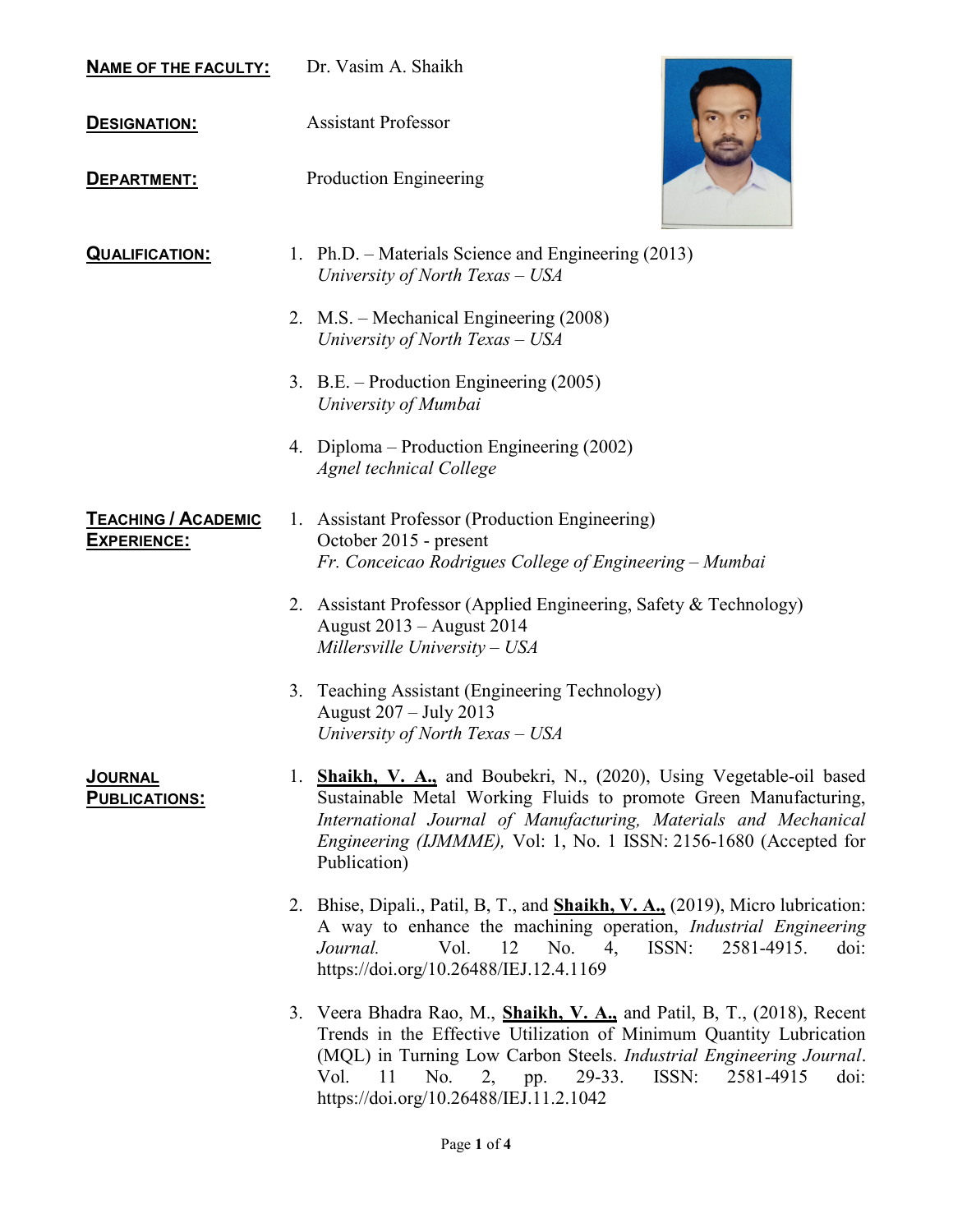- 4. Shaikh, V. A., Scharf, T. W., and Boubekri, N. (2017), Microlubrication machining of 1018 steel: the effect of a biodegradable lubricant on the microstructural integrity. *Lubrication Science*, John Wiley Publishers. doi: 10.1002/ls.1373.
- 5. Boubekri, N., and Shaikh, V. A. (2016), Nanofluids Technology Applications, The Journal of Macro Trends in Technology and Innovation. Vol: 4, No: 1, pp. 62-66. ISSN 2333-1011 ISSN Online 2333-102x
- 6. Shaikh, V. A., and Boubekri, N., (2015), Minimum Quantity Lubrication (MQL) in Machining: Benefits and Drawbacks, Journal of Industrial and Intelligent Information. Vol: 3, No: 3, pp. 205-209. doi: 10.12720/jiii.3.3. ISSN 2301-3745
- 7. Shaikh, V. A., Boubekri, N., and Scharf, T. W., (2014), Analyzing the effectiveness of microlubrication using a vegetable oil-based metal working fluid during end milling AISI 1018 steel, International Journal of Manufacturing Engineering. Article ID: 261349. 13 pages. doi: 10.1155/2014/261349
- 8. Shaikh, V. A., Boubekri, N., and Scharf, T. W., (2013), Microlubrication effects during end milling AISI 1018 steel, International Journal of Manufacturing, Materials and Mechanical Engineering, Vol: 3, Issue:4, pp. 14-29. doi: 10.4018/ijmmme.2013100102.
- 9. Shaikh, V. A., and Boubekri, N., (2013), Wear analysis during end milling AISI 1018 steel using microlubrication, European International Journal of Science and Technology, Vol: 2, Number: 8, pp. 216-225
- 10. Boubekri, N., and Shaikh, V. A. (2013), Minimum Quantity Lubrication (MQL) in Machining, The Journal of Management and Engineering Integration, Vol: 6, Issue: 1, pp. 51-61.
- 11. Boubekri, N., and **Shaikh, V. A.** (2012), Machining using minimum quantity lubrication: A technology for sustainability, International Journal of Applied Science and Technology, Vol: 2, Issue: 1, pp. 111- 115.
- 12. Shaikh, V. A., and Boubekri, N., (2010), Effects of minimum quantity lubrication in drilling 1018 Steel, Journal of Manufacturing Technology Research, Vol: 2, Issue: 1/2, pp. 1-14.
- 13. Boubekri, N., Shaikh, V. A., and Foster, P., (2010), A technology enabler for green machining: Minimum quantity lubrication (MQL), Journal of Manufacturing Technology Management, Vol: 21, Number: 5, pp. 556-566. https://doi.org/10.1108/17410381011046968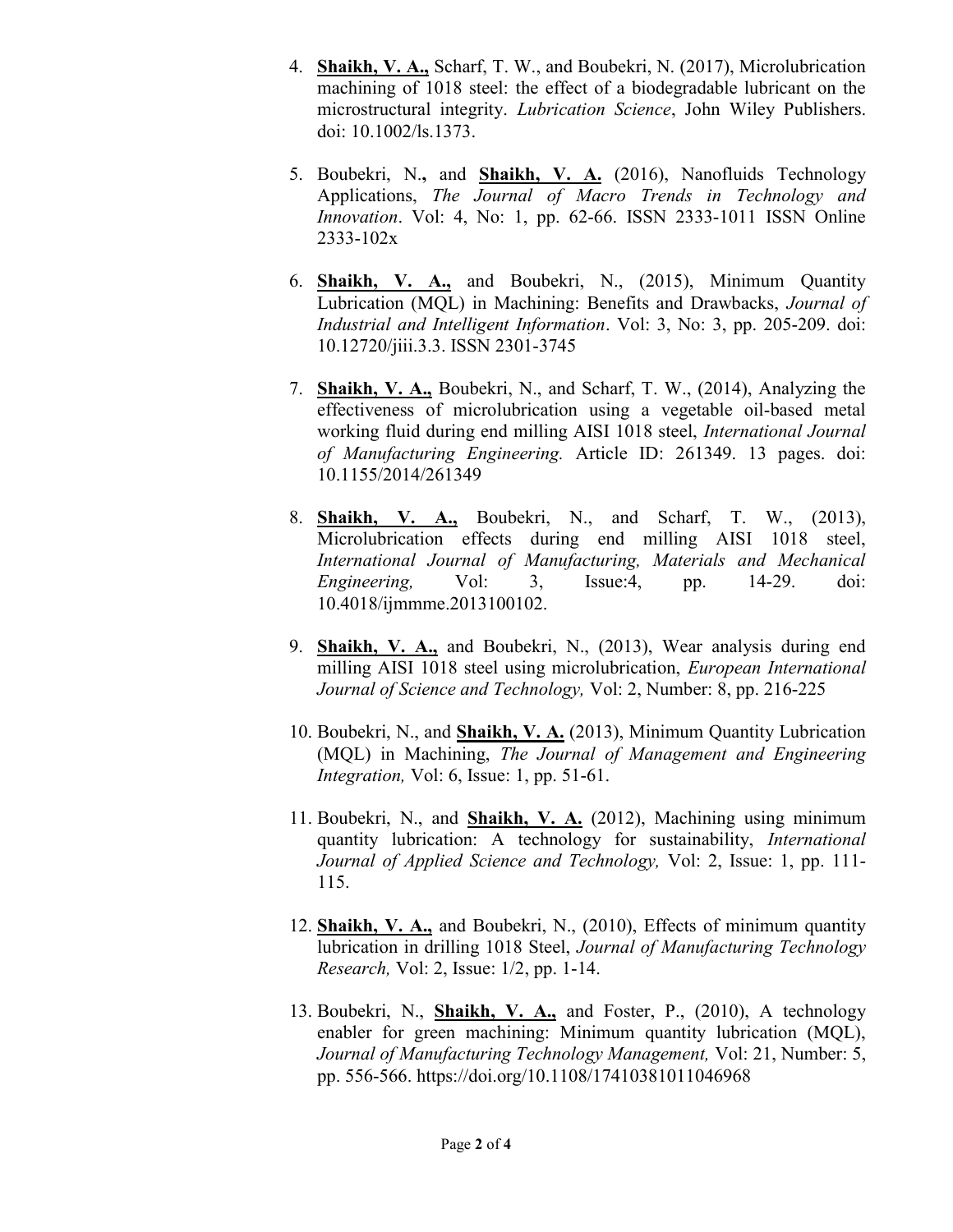BOOK CHAPTER 1. Rao, M. V. B., Patil, B. T., Shaikh, V. A., Sudhakar, D. S. S., (2020) "Experimental Performance Evaluation of Mist Cooling Using Biodegradable Coconut Oil in Turning of EN24 Steel in Minimization of Tool Wear, Surface Roughness, and Chip Thickness". In: Parwani A., Ramkumar P. (eds) Recent Advances in Mechanical Infrastructure. Lecture Notes in Intelligent Transportation and Infrastructure. Springer, Singapore pp. 3-12. https://doi.org/10.1007/978-981-32-9971-9\_1

## CONFERENCE PAPERS / **PRESENTATIONS** 1. Bhise D. K., Patil B. T., Shaikh, V. A., (2019) "Investigating the Microlubrication Flow Inside The Nozzle using Computational Fluid Dynamics", Materials Today: Proceedings. First International Conference on Recent Advances in Materials and Manufacturing ICRAMM, Sept 2019, Belagavi, India.

- 2. Singh D. S., Patil B. T., Shaikh, V. A., (2019) "Investigation of Cooling Time Reduction of Door Handle for Plastic Injection Molding Using Conformal Cooling Channels", Materials Today: Proceedings. First International Conference on Recent Advances in Materials and Manufacturing ICRAMM, Sept 2019, Belagavi, India.
- 3. Rao, M. V. B., Patil, B. T., Shaikh, V. A., Sudhakar, D. S. S., (2019) "Recent Studies of  $Al_2O_3$ , Graphene and  $MoS_2$  Nano-Materials in Metal Working Fluids for Turning Steel – A Review", First International Conference on Recent Advances in Materials and Manufacturing ICRAMM, Sept 2019, Belagavi, India.
- 4. Mohite, R., Shaikh, V. A., (2019) "Analysing the effect of Minimum Quantity Lubrication (MQL) on Cutting Tool Wear during Turning using a Novel Two Nozzle Technique", International Conference on Recent Trends in Mechanical Engineering (ICRTME-2019), January 2019, organized by A. P. Shah Institute of Technology under ICASTe-2019 "The Prism of Conferences".
- 5. Devtale, S. S., Patil, B. T., **Shaikh, V. A.**, (2018) "A Review on Effect of Particle Fibers in Reinforced Polymer Composite" Third National Conference on Industrial Engineering and technology Management (NCIETM-2018), December 2018, organized by National Institute of Industrial Engineering (NITIE), Mumbai.
- 6. Rao, M. V. B., Patil, B. T., Shaikh, V. A., Sudhakar, D. S. S., (2018) "Comparative Evaluation of tool Wear, Chip Study and Machined Roughness Characteristics in Turning of EN24 Steel in Dry Condition, Water flooded and Bio-degradable Coconut Oil based Mist cooling systems at constant machining conditions" Third National Conference on Industrial Engineering and technology Management (NCIETM-2018) December 2018, organized by National Institute of Industrial Engineering (NITIE), Mumbai.